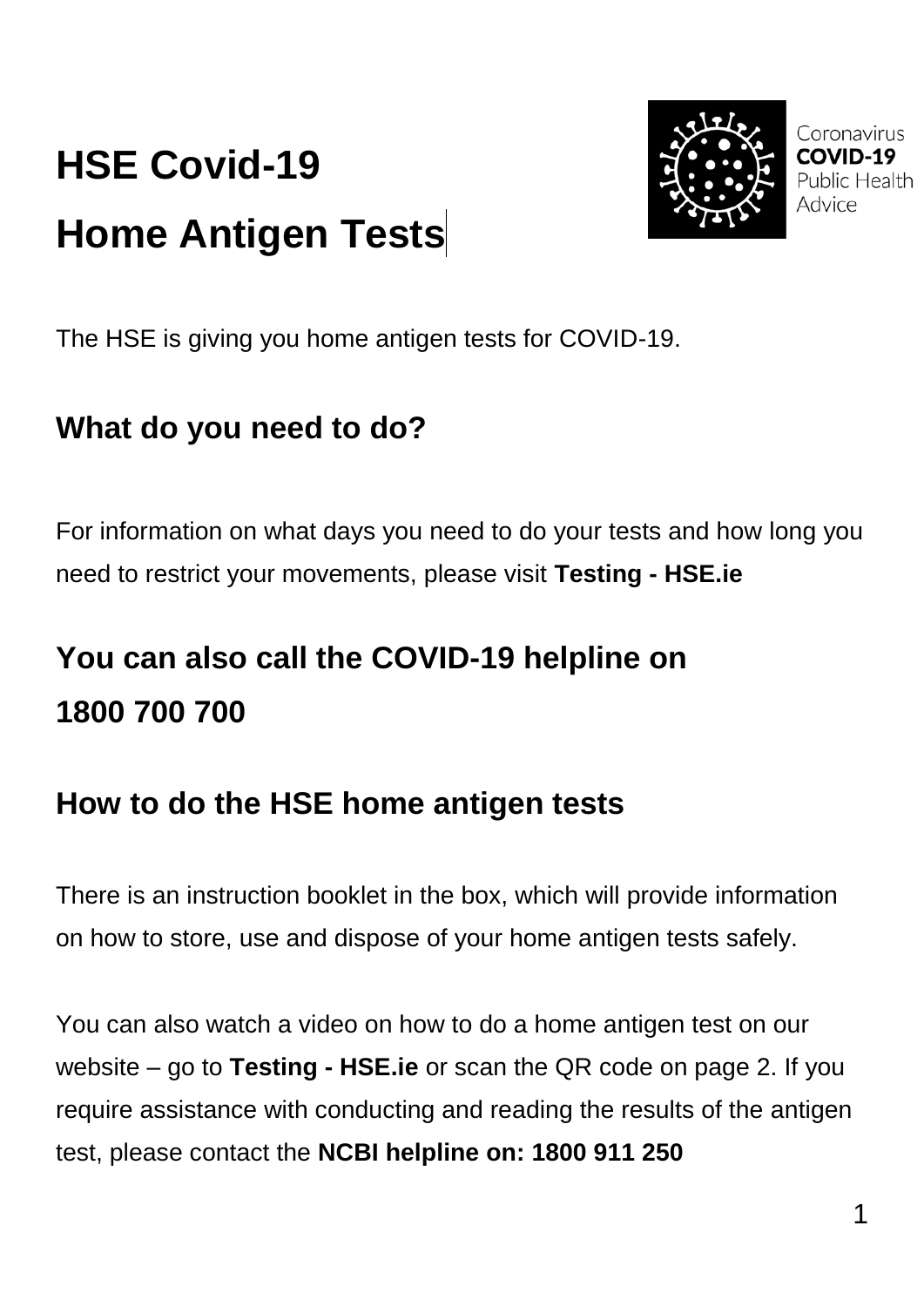

These are the general steps involved in doing an antigen test:

- Wash or sanitise your hands.
- Put all the items in the test kit on a clean surface.
- Open the prefilled tube and place it in the holder.
- Open the swab wrapping only touch the swab at the handle, do not touch the soft pad at the tip.
- Insert the swab into your left nostril until you feel resistance, this is usually about 2cm to 4cm.
- Roll the swab five times inside the nostril.
- Using the same swab, repeat this process in your right nostril.
- Insert the swab into the tube until the soft pad is in the liquid.
- Stir the swab around for about one minute to make sure the liquid has a chance to absorb the sample on the swab.
- Squeeze the tube with both fingers and gently pull the swab out of the tube.
- Place one of the small plastic nozzle caps provided on top of the tube.
- Drop four drops of the liquid into the testing device.
- Wait for the recommended time on the instructions leaflet usually in 15 minutes.
- The result will appear on the test device.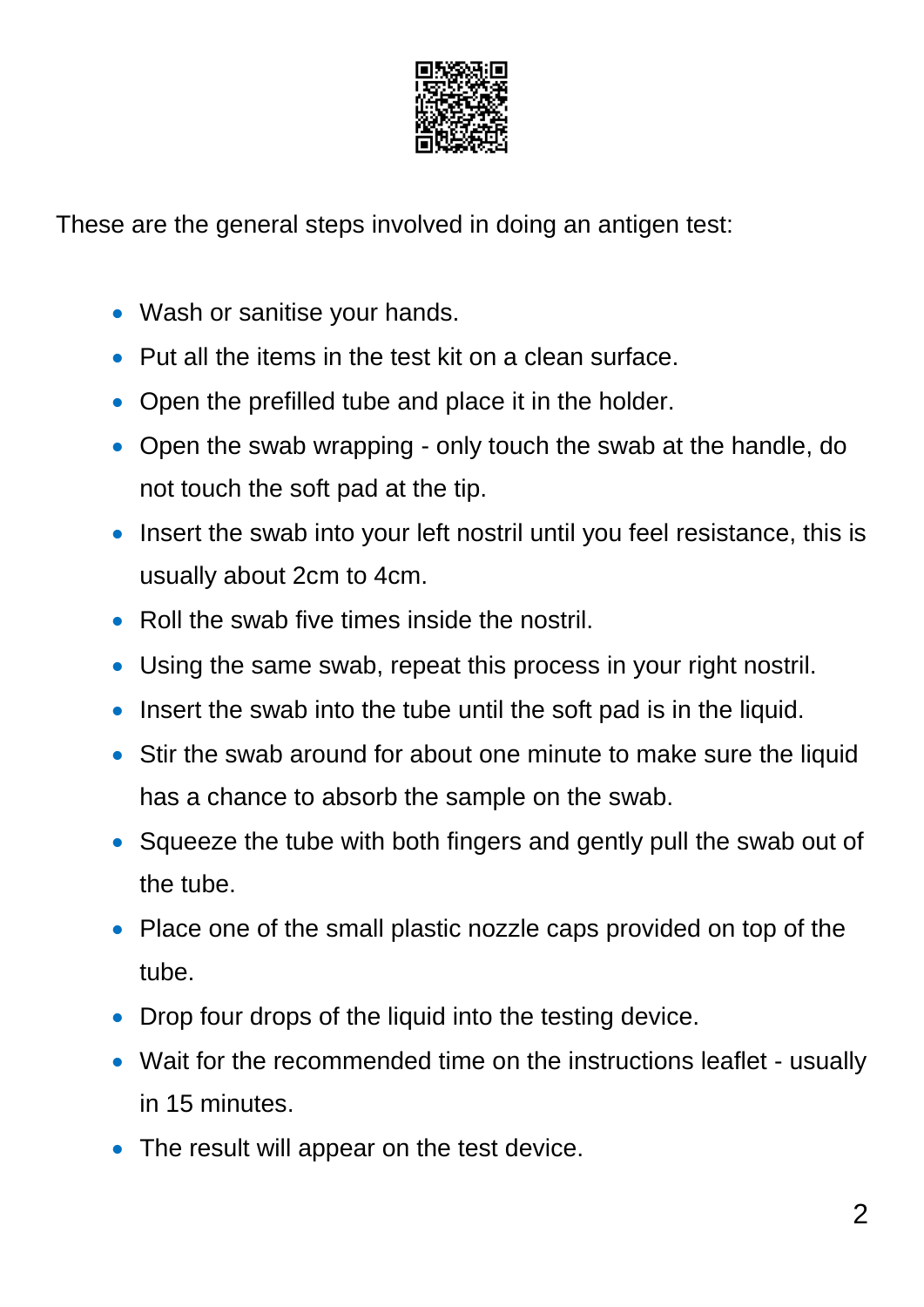When you have finished with an antigen test, put it in a plastic bag and put the bag in your bin.

### **If any of your HSE home antigen tests are positive**

You should go to **[Testing -](https://www2.hse.ie/conditions/covid19/testing/) HSE.ie** to find out what you need to do if your antigen test is positive.

You can also report your positive or negative antigen test result by going to **www.hse.ie/reportantigenresult** or you can scan the QR code below.



# **The difference between testing for COVID-19 at home and at a HSE test centre**

#### **Antigen tests at home:**

The kind of tests you are being given to take at home are called antigen tests. You can do these tests yourself following the instructions in the box. The test will show the result in 15 minutes but they are less accurate than a PCR test.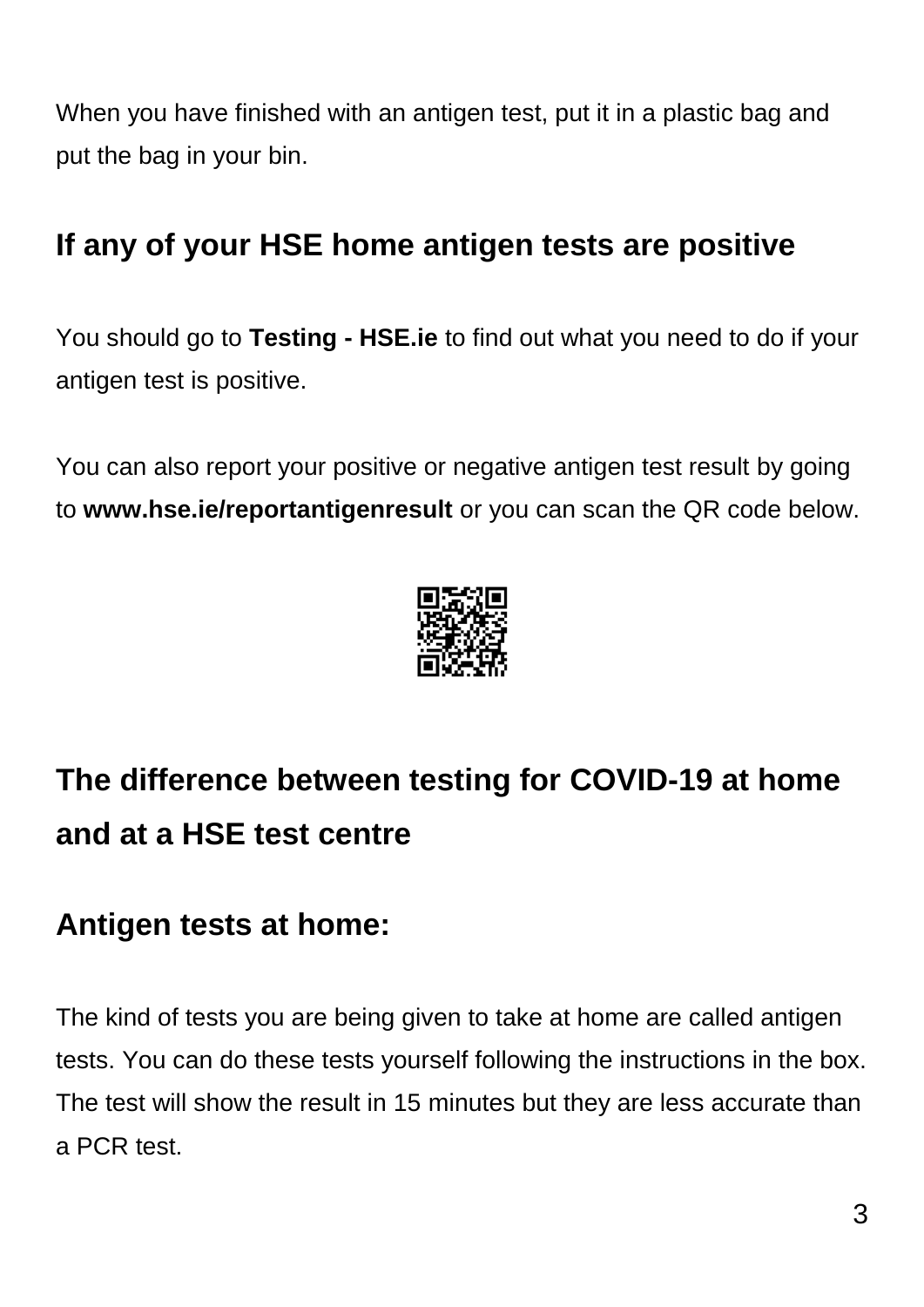#### **PCR tests at a HSE COVID-19 test centre:**

HSE COVID-19 test centres use PCR tests. Your sample is taken by trained staff and results take between 24 - 48 hours. This is because the sample is analysed in a lab. It is more accurate than an antigen test.

#### **Limitations of antigen testing**

Antigen tests are less accurate than PCR tests. In some cases, they may not detect the virus. This is why you should do the tests over a period of time.

For more information, please visit **[www.hse.ie.](http://www.hse.ie/)**

If you have a query about your home antigen test you can call the

#### **COVID-19 helpline on 1800 700 700.**

Also, if you have a query about conducting or reading your antigen test, please contact the **NCBI helpline on 1800 911 250.**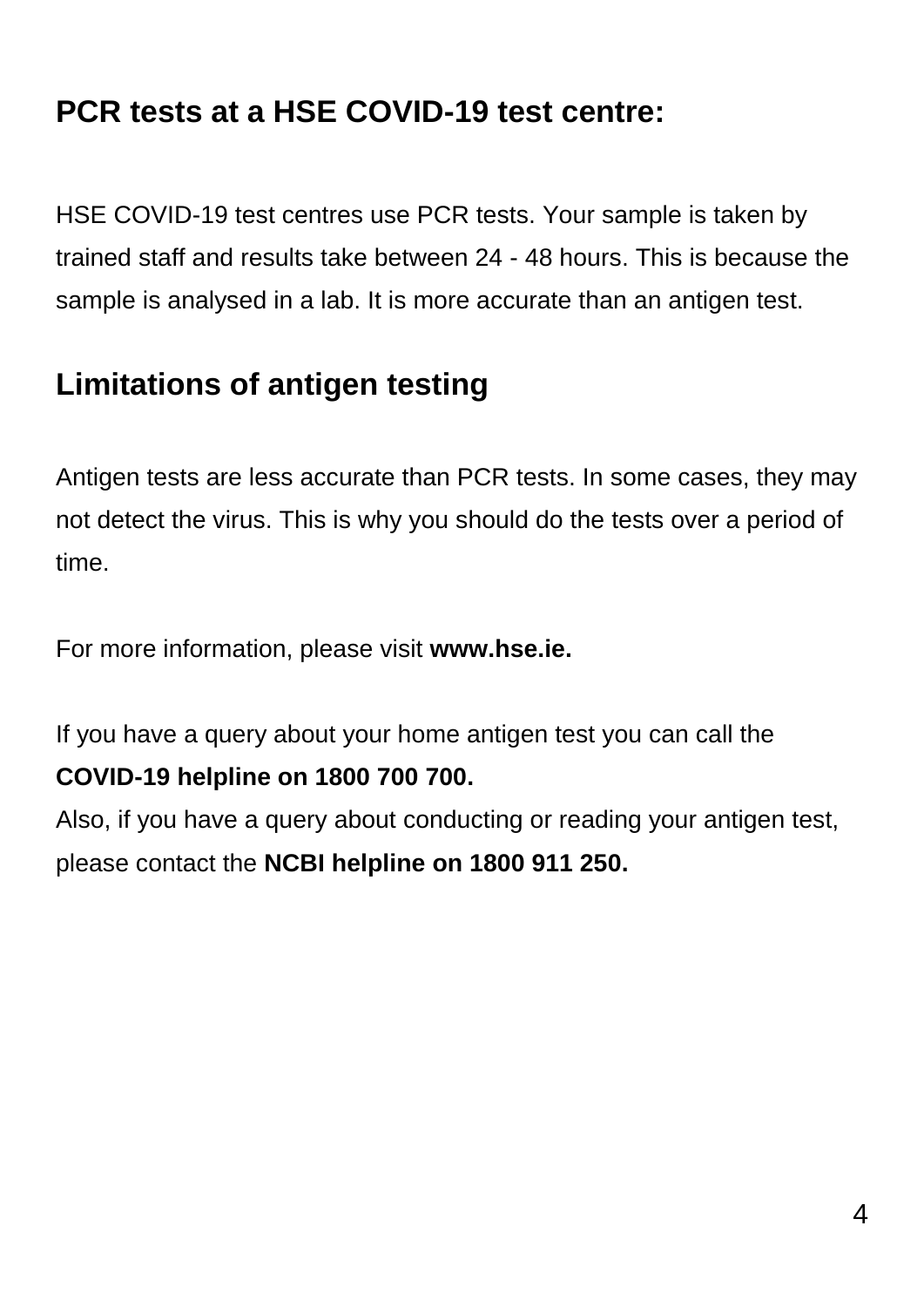### **Important Information – Please Read**

- The enclosed Tests must be conducted in line with the Health Service Executive's advice and the manufacturer's guidelines and instructions for use. Tests for those under the age of 13 must be undertaken by an adult.
- The Health Service Executive does not represent or warrant that the enclosed Tests are or will be effective or will give any specific result or outcome.
- No liability arises whatsoever whether direct, vicarious, consequential, contingent, special or incidental; whether as a matter of contract, tort, or otherwise - on the part of the Health Service Executive or anybody or person connected with the Health Service Executive with respect to the use - howsoever occurring - or storage of the tests. This legal disclaimer shall be governed by the laws of Ireland and any dispute shall be subject to the exclusive jurisdiction of the courts of Ireland.